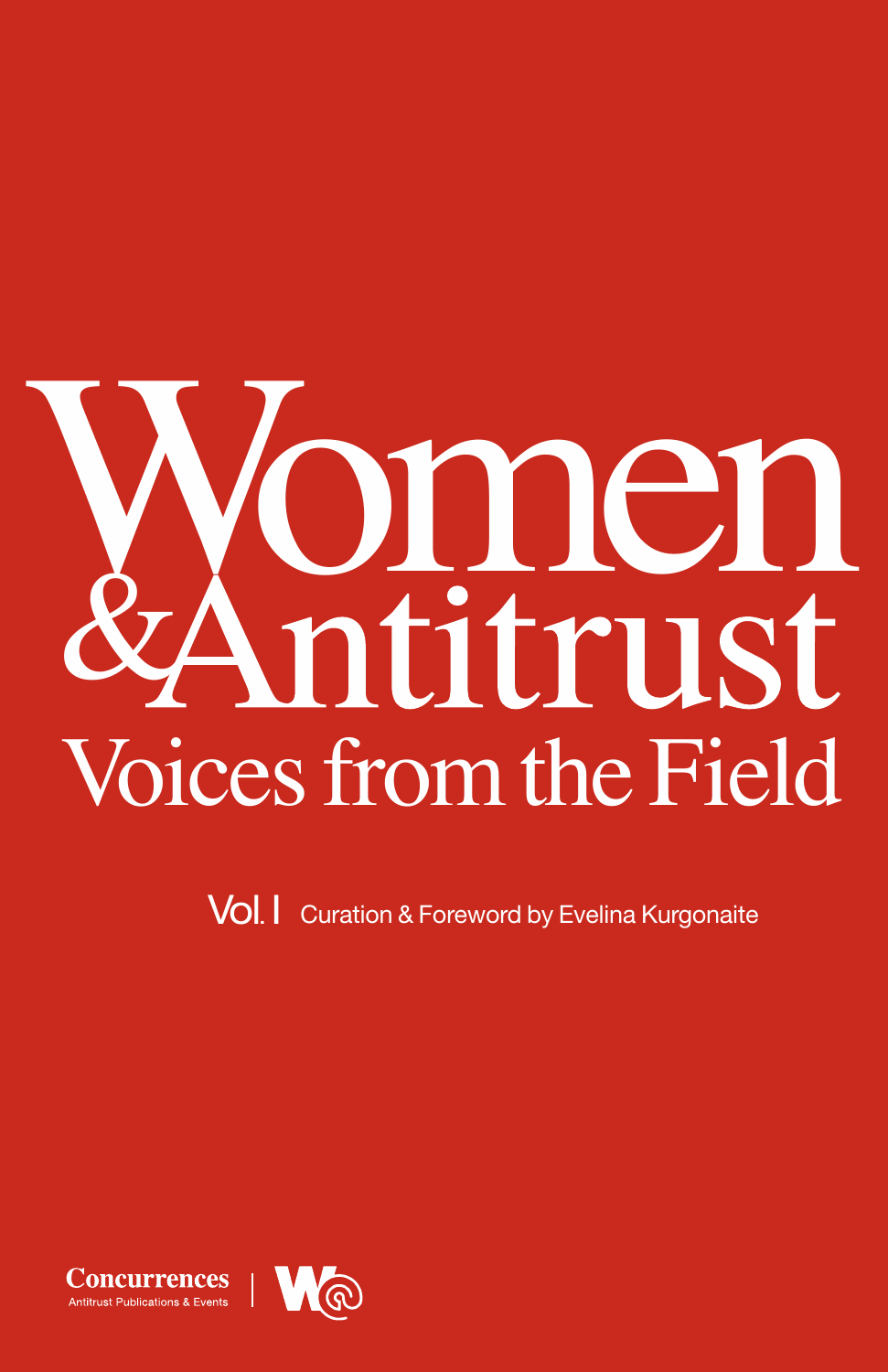## Siún O'Keeffe *Academy of the Netherlands Authority for Consumers & Markets*

### Claudia Koken



**Siún O'Keeffe** is Manager of the Academy at the Netherlands ACM. ACM's Academy organises training courses for ACM's employees, and advises the Board on learning and development. From 2013 to 2018, Siún was Senior Strategy Adviser at ACM. She coordinated ACM's international network, and advised on corporate strategy, speeches and communications. From 2008 to 2013, Siún was Senior International Adviser at the Netherlands Competition Authority (NMa). From 2003 to 2008, she worked as case handler at the authority. In 2003, she worked as interim référendaire at the European General Court. An Irish lawyer, Siún lectured European and Competition law from 1993 to 2002 at the Universities of Limerick in Ireland and Nijmegen in the Netherlands. She studied Law at University College Cork, College of Europe, Bruges, and King's Inns, Dublin.



 **Claudia Koken** is the founder of C-law Competition Lawyers, a boutique law firm in competition law based in Amsterdam. With some 20 years of experience Claudia worked as an associate and partner specialising in competition law at Baker McKenzie, Norton Rose Fulbright (Amsterdam and Brussels) and Dutch law firms. Claudia started her career in 1998 at the Netherlands ACM. She features in Chambers Europe, The Netherlands as a leading individual in EC competition law. She is also a guest lecturer in competition law at Tilburg University. Claudia is co-founder of W@CompetitionNL.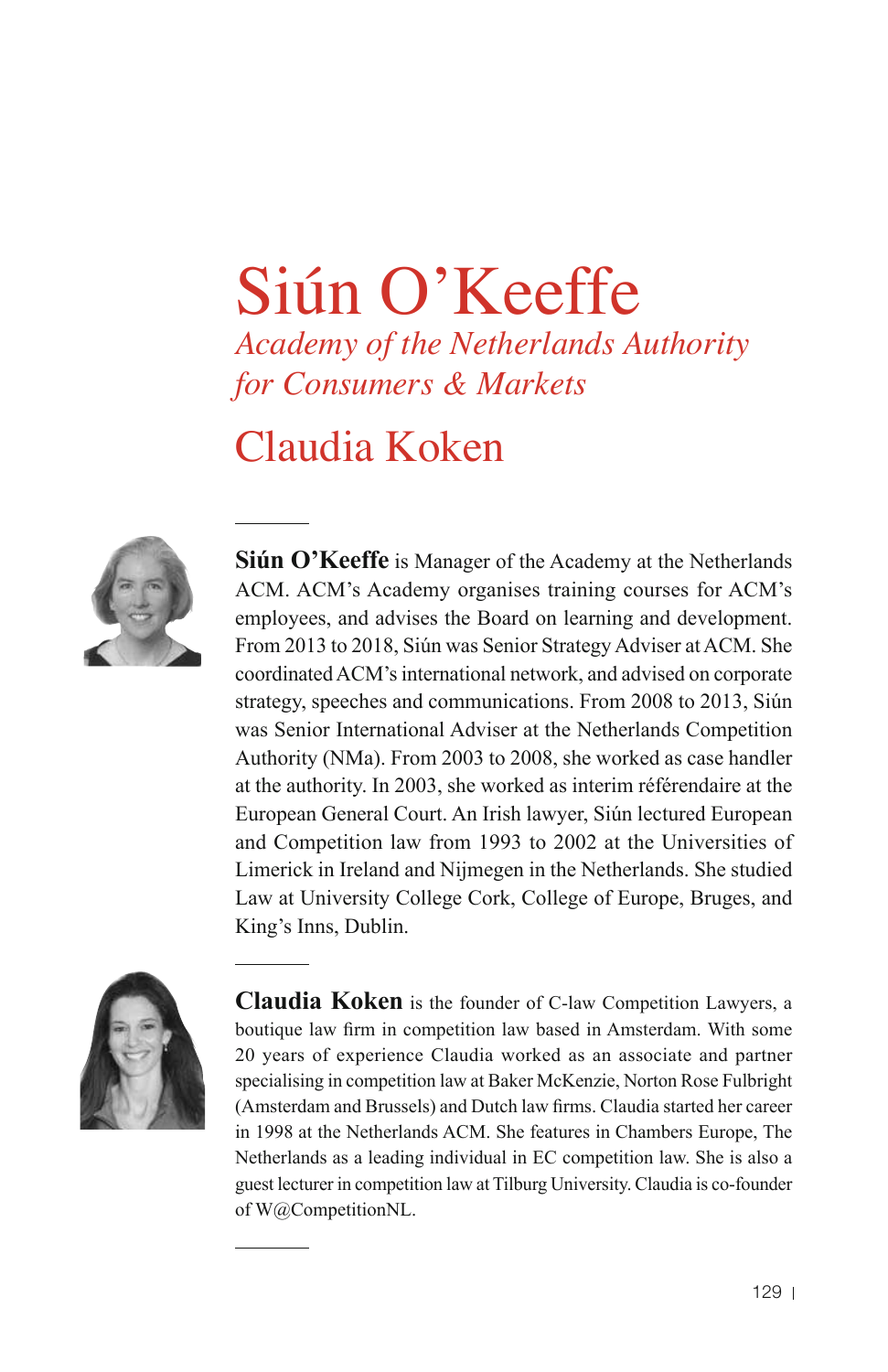#### How did you get involved in W@Competition?

In February 2017, I was invited by the intrepid Evelina Kurgonaite to speak at the Inaugural Conference of W@Competition in Brussels, on "The E-Commerce riddle". As a multifunctional authority, the Netherlands Authority for Consumers and Markets (ACM) was, at that time, keen to underline the links between consumer protection and competition when it comes to dealing with digital platforms. We were conducting a study on online advertising from a competition perspective, and had also fined a number of online stores for breaching consumer rules. Two years on, ACM continues to combine its enforcement efforts in competition, sector regulation and consumer law in the digital world. We have an investigation running on Apple's App Store and are working on improving terms and conditions in the contracts used by online platforms, while also running consumer awareness campaigns targeting fraudulent online stores.

I found the W@ conference format unique and very appealing. I had already joined a smaller networking group, "Women and Competition", run by an ACM colleague, Anke Prompers. In June 2017, I spoke at a  $W(a)$ symposium on the Commission's final report on the e-commerce sector enquiry. This led to my writing a chapter with a colleague, Bart Noé, in *Digital Markets in the EU*, a University of Nijmegen publication. That probably wouldn't have happened without the impetus provided by  $W(\widehat{a})$ .

I think  $W(\hat{\omega})$  is an excellent initiative. I have been involved in conference organisation for many years through my work at the former NMa,<sup>1</sup> the ACM and the International Competition Network. We have so often had problems finding female speakers. It is hard to believe that it should be so difficult, in this day and age, and that change should creep so excruciatingly slowly. It's marvellous to have had Margarethe Vestager as Competition Commissioner, and as even the OECD is putting gender

<sup>1</sup> Precursor to the ACM.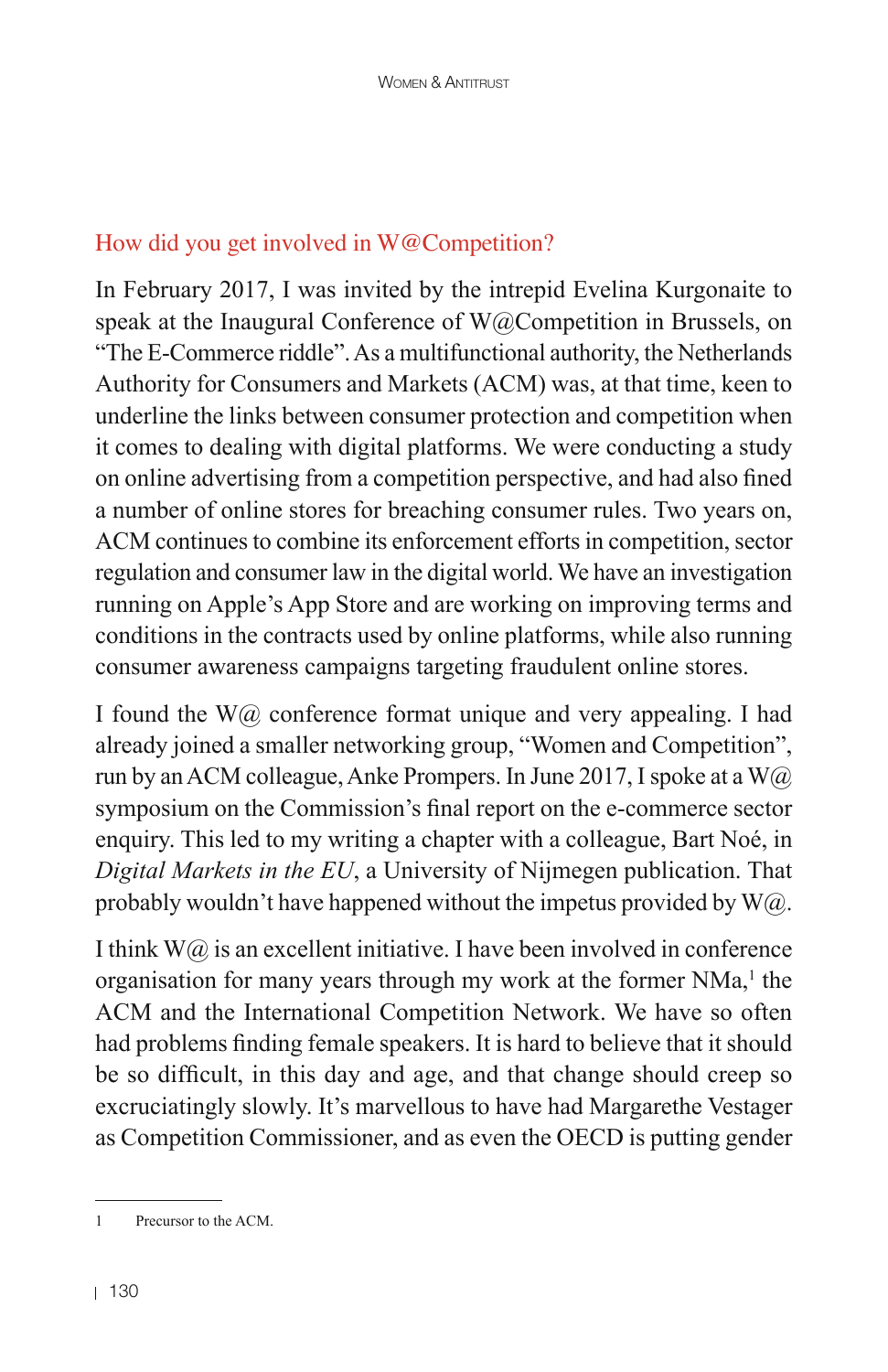and competition on the agenda, it seems like a good moment to advance the issue. Now, I am working on launching W@CompetitionNL in the Netherlands together with co-founder Claudia Koken. I know that conference organisers and recruiters are already making use of this platform of information on female competition professionals.

#### Why do you think it is so important to work on improving the visibility of women in competition?

When I first started lecturing in Ireland, in 1993, we were proud to have equal numbers of men and women studying law, but then saddened to see that when it came to professional success, the women appeared to have so much difficulty in advancing their careers. This waste of talent can only be to the disadvantage of the decisions made by competition professionals, which have a considerable influence on the shape of economic development. I firmly believe there are solutions to these difficulties.

We need to ensure that there are women at the table when project leaders for important cases are being chosen, or we will never get diversity. We need to make sure that the timing of our in-company courses does not exclude employees with family commitments – scrap the 8 o'clock breakfast meetings and the late dinners. Bonding can also be done over coffee, and lunches are easily organised. Ensure that when you advertise for a chief economist, you refrain from adding a long list of "essential requirements" – experience tells us that the women will disqualify themselves from applying, and the men will overlook the criteria they don't meet and apply anyway. Ensure that we have sufficient role models within our organisations, so that people are brave enough to be seen to employ childminders and cleaners to conduct domestic tasks, rather than somehow pretend to do it all themselves. Ensure that we put women professionals forward as speakers in panels, and provide them with the support in their preparation, that they may not seek as easily and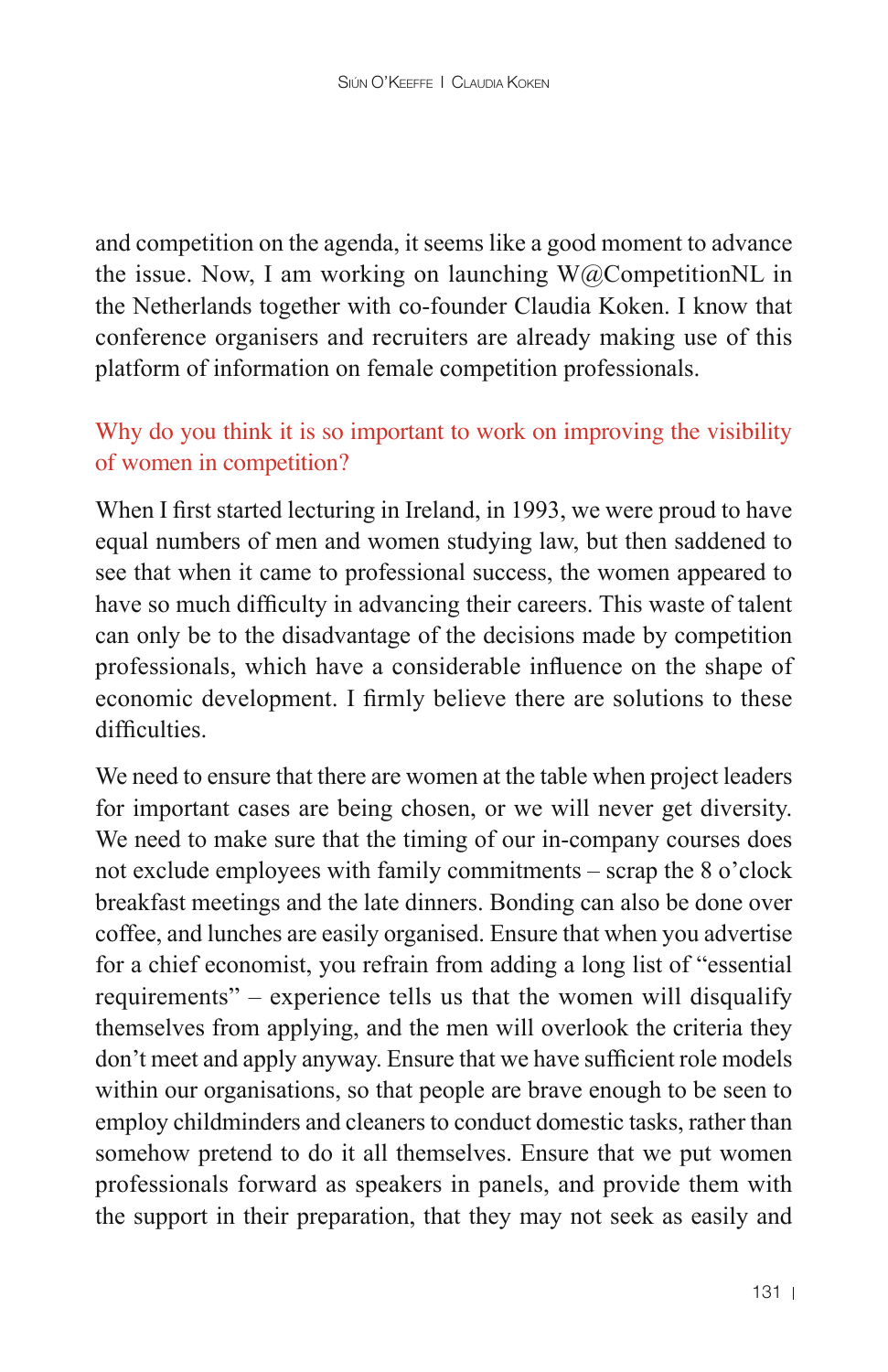automatically as their male counterparts. The tone at the top is crucial. I have seen very often, that once the head of the organisation insisted that a female speaker/candidate be found before proceeding, this was successful. W $\omega$  can help, but support from the top is still necessary.

Since 1 September 2018 Martijn Snoep has been the chairman of ACM: a former De Brauw partner and a highly experienced competition lawyer with over 25 years of private practice experience. What can you say about his influence in day-to-day practice at the ACM? Any specific changes in policy?

There are some issues on which Martijn has strong views. He has spoken in the press on his views in relation to the application of competition law to the self-employed – he sees a danger of over-enforcement there, which may have contributed to harmful competition in labour standards and the rise of the working poor. Also, he believes it important that we do not overlook smaller transgressions when deciding which investigations to prioritise. Sometimes what competition specialists see as a small transgression, is a major issue in the public perception. To retain public trust, we need to be mindful of such mismatches. He also sees a danger of under-enforcement in the application of competition law to vertical price-fixing. In cases where the effect on inter-brand competition may appear to be limited, intra-brand or retail competition may be affected. That can have a significant negative effect on consumers and, as such, falls within our mandate. In short he is a proponent of what he calls "impactful enforcement".

Martijn is very supportive of attempts to improve diversity of all kinds within ACM, as was his predecessor. At ACM, we have a "pink network" of LGBT colleagues who run a social network. We are running courses to promote diversity, for example, we had a workshop on autism last year; we are actively hiring people with disabilities and are currently participating in a course to further unbiased screening in the recruitment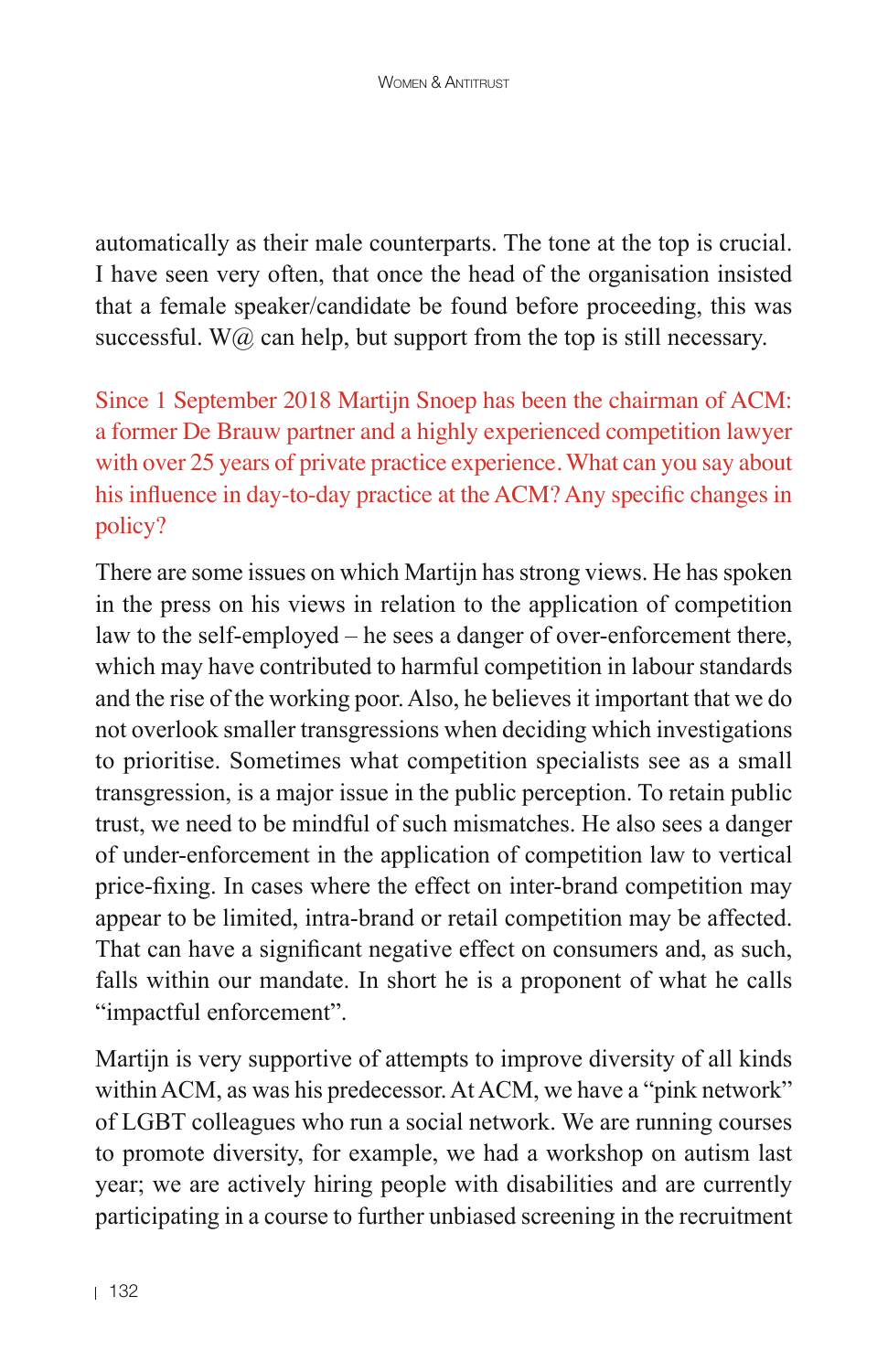of new employees. ACM has women at board level and at management level. So I find things are easier now than they were in my earlier years working in the Netherlands.

#### Do you see a cultural difference in how competition problems are approached in the different jurisdictions?

I found it strange adjusting to a civil law system, when I first came to live in the Netherlands. I had studied law at University College, Cork, received a masters in EU Law in Bruges, and was called to the Irish bar in 1996. I lectured in European and competition law from 1993 to 2002 at the Universities of Limerick in Ireland and Nijmegen in the Netherlands. EU law applies in both jurisdictions, and competition law rules are fairly standard. There are differences in how the law is implemented. The Dutch authority is free to conduct on-site inspections of undertakings without a warrant, and can impose fines directly on companies and on individuals, while the Irish authority cannot. I think public enforcement is more challenging in Ireland.

On the other hand, the Irish authority is very good at working behind the scenes, and facilitating changes in government policy so as to refrain from market distortions in the first place, which has led to liberal commercial trading rules in Ireland over the years. In many ways, the Dutch have a more formal, structured system than the Irish. Many pharmacies are closed in the Netherlands on Saturdays. Primary schools are closed half-days on Wednesdays. The Irish workforce is arguably more flexible, with more service-directed policies. Of course, in Ireland, where there is an island economy, with a smaller population, it is probably easier to build a dominant position and to abuse it, than it is in the Netherlands.

However, as authorities, we struggle with many similar dilemmas. We are both dealing with complicated market changes in sectors such as health and energy, both dealing with the revolutionary changes brought by online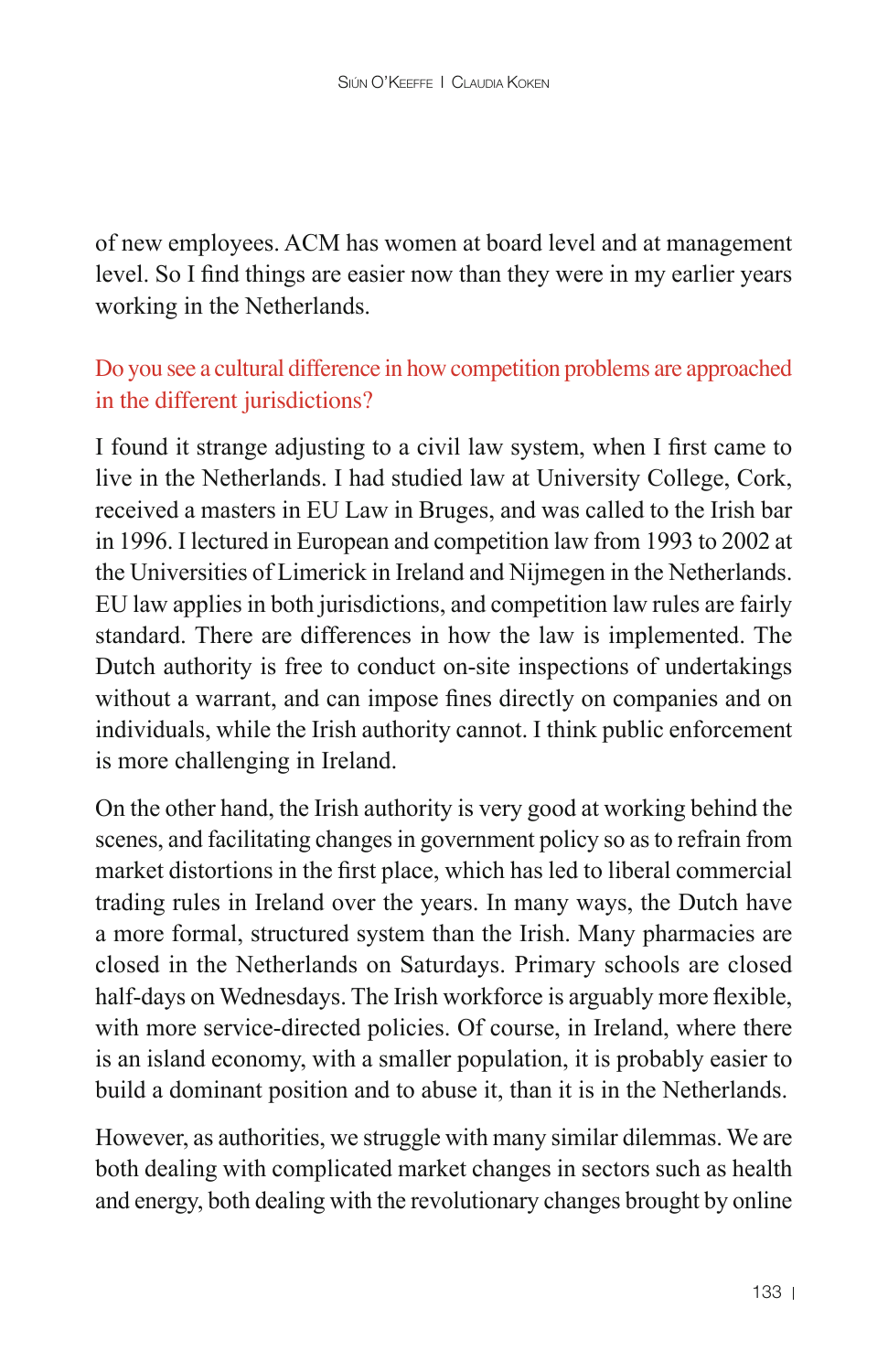trading. It can be difficult in both jurisdictions to convince the court of the severity of an infringement. Both the Irish and the Dutch authorities have to contend with a demanding judiciary, strict on the rule of law. The European Commission's Director General of Competition Johannes Laitenberger spoke recently of the need for a focus on "evidence-based antitrust". This approach has arguably been visible for some time in the Dutch courts, where there has been an emphasis on demanding empirical studies, a thorough investigation and a determination based on facts and data. Demanding standards are not bad for an authority – as Judge Collins of the General Court likes to remind us, "he who asserts must prove". However, it means the employees of the authority have to develop a very high standard of detection and analytical skills if they are to be successful enforcers. This demands that we are a step ahead of the game when modelling our courses. So I am learning a lot in my new job.

Diversity and inclusion are important subjects for the ACM as authority. As stated in the ACM's Annual Report 2018, the ACM helps us to broadly detect problems in the market, to understand them and subsequently chose the best solution. It's important for ACM that all employees feel "at home", regardless of background and gender. As an employee with a foreign background and law training outside the Netherlands, what you can say about your first years of working in the Netherlands, and at the ACM? Was it easy to adapt to the Dutch ways of working? Any particular differences? How is that after so many years of working and living in the Netherlands?

I have been very lucky with my colleagues in the Netherlands. In most European countries, it would not be possible for a non-national to work within the Competition Authority. Following a brief period as interim référendaire at the European General Court, I started as a case handler at the Netherlands Competition Authority (NMa) in 2003, just in time to witness the modernisation of competition law enforcement, with the introduction of Regulation 1/2003, which coincided with the Dutch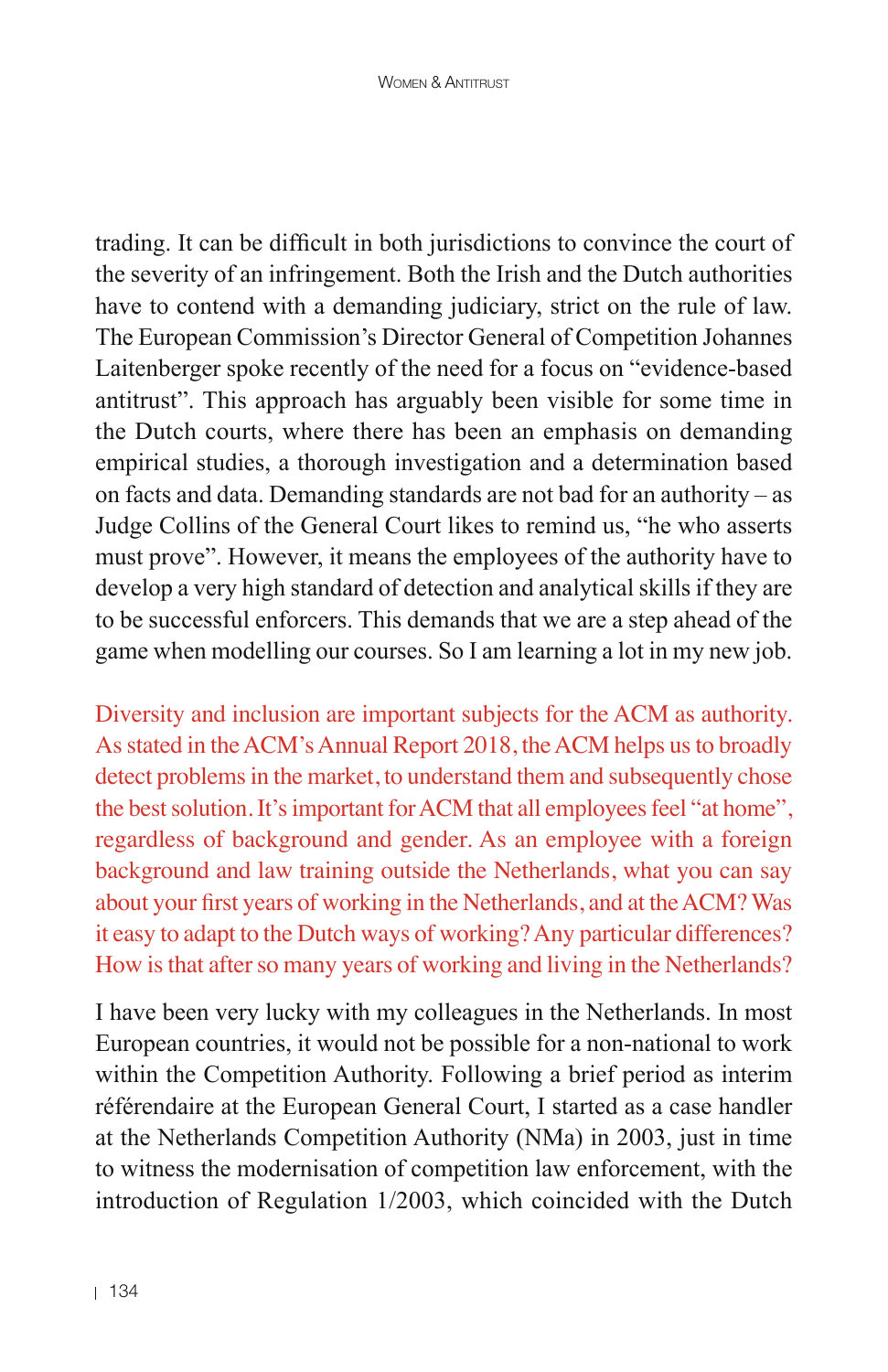Construction Cartel investigations. Then from 2008 to 2013, I coordinated the authority's international network, which gave me extensive experience of working with other competition authorities within the ICN and ECN. A few other authorities have foreigners working within their ranks, but not many. The advantage of the ICN is that it allows authorities to benefit from each other's experience, both in case work and in the development of legislation.

I was very pleased to be part of the strategy team at the time of the establishment of ACM in 2013. While in this role, I advised on corporate strategy, speeches and communications within the ACM. I'm very proud of the success of the multifunctional authority in the Netherlands. When it comes to joined-up thinking, we have, I feel, proven the synergies in combining energy, telecommunication and transport regulation with consumer protection and competition enforcement, in a way that not many states could have achieved. There are cultural differences, of course, between the different disciplines, but the trick is to find the richness in the differences, rather than seek some kind of cultural superiority. That thinking applies to different disciplines and areas of expertise, but it applies equally to different nationalities and different abilities. We have a natural tendency to seek out those with whom we agree and who share our interests, but if we just dare to think outside the box, we see that diversity is enriching.

#### Since March 2018, you have been Manager of the Academy at ACM. A new role, compared with your previous tasks and responsibilities at ACM. What do you like about your new role?

The ACM Academy is a unit responsible for organising training and educational courses for ACM's employees, and advises the board on learning and development. My new role allows me the opportunity to use my knowledge of the organisation to help improve its performance. The Academy is working to change courses, to suit the employees. For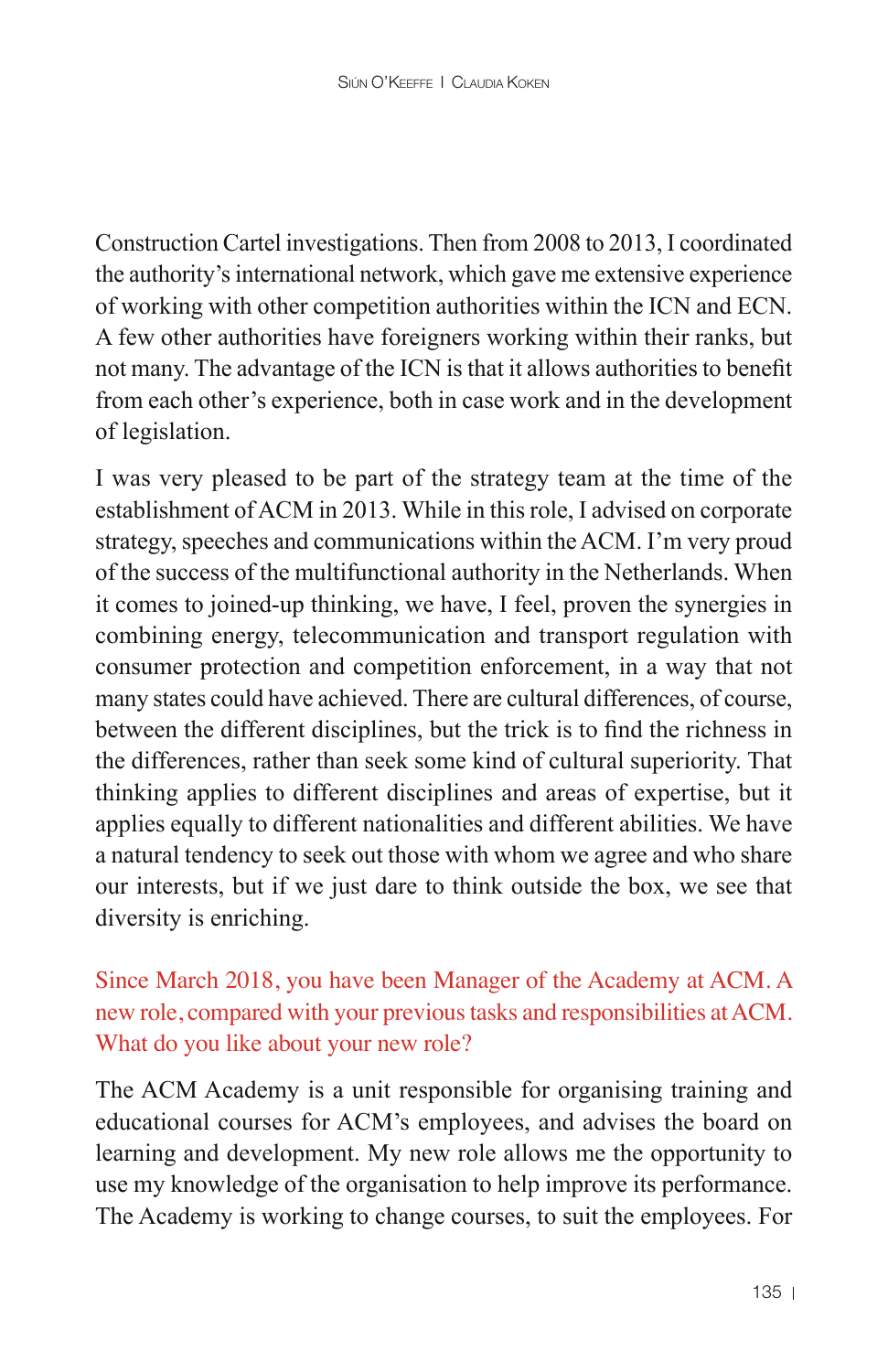example, we are trying to move away from a rigid scale classification, whereby only employees on a particular scale have access to a particular course, so that also promising employees on a lower scale may be allowed to develop their talents – you can grow grey waiting for a civil service scale to change! Similarly, we are trying to alter the build of some courses, so that they allow people with family commitments, caring for small children or elderly parents to participate. This means not organising courses that extend too long into the evening hours. It means facilitating working at home and dialling-in to meetings.

In 2004, when the enforcement of competition law was modernised, many speculated that enforcement would become more challenging – authorities would no longer have access to a range of "notified" agreements from which they could work-up leads. However, the authorities followed with leniency programmes and sharpened on-site inspection tools. Again today, with the growth of private enforcement of competition law, we hear commentators asserting that leniency will decline and that public enforcement will be threatened. Again, as authorities we will have to retrain our employees, to educate them in *ex officio* enforcement, including digital search and analysis, to hone their detection skills in a world of big data and sophisticated algorithms. Training and education are central to such change management and it is very satisfying to be playing a part in engineering these changes.

It must be great to coach and help colleagues in their career paths, development and making the right choices in work – life balance. You have four (young) children. Do you see any overlap between managing a big family such as your own and managing the ACM Academy? Does it help you in any way? How is your work – life balance? How do you manage it all?

I feel there are many professionals active in competition who firmly believe that they owe their position solely to merit, and are unaware of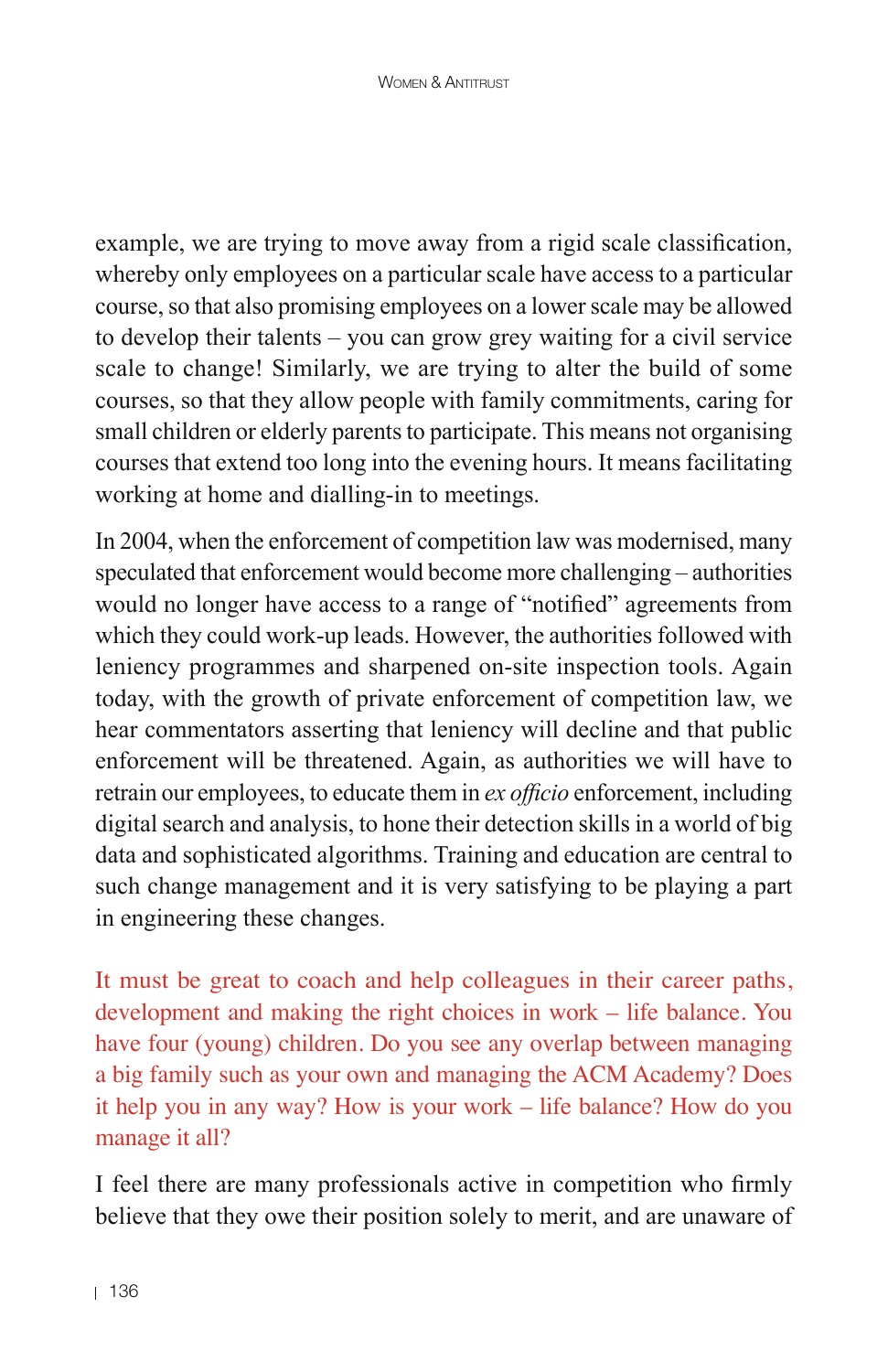the privilege they enjoy, be that due to their background or their gender or their native language. At the end of the day, everyone has advantages as well as talents. It is great to be in a position to assist colleagues in developing those talents. I don't believe in right or wrong choices when it comes to work – life balance, that's something everyone has to figure out for themselves. As for combining domestic and professional tasks, I think it is important to be selective in who you work for, and in who works for you. I have an excellent team at work, and another excellent team at home: plus a resilient husband and four capable, independent children who bring themselves up more or less. They show me no mercy, and when recently, I bemoaned the complexity of my life, I got the brilliant response – "just manage it, Mum!". I hope that in launching W@Competition in the Netherlands, Claudia and I, with our top team and board, will be able to help people to manage, and to make full use of, their talents as competition professionals.